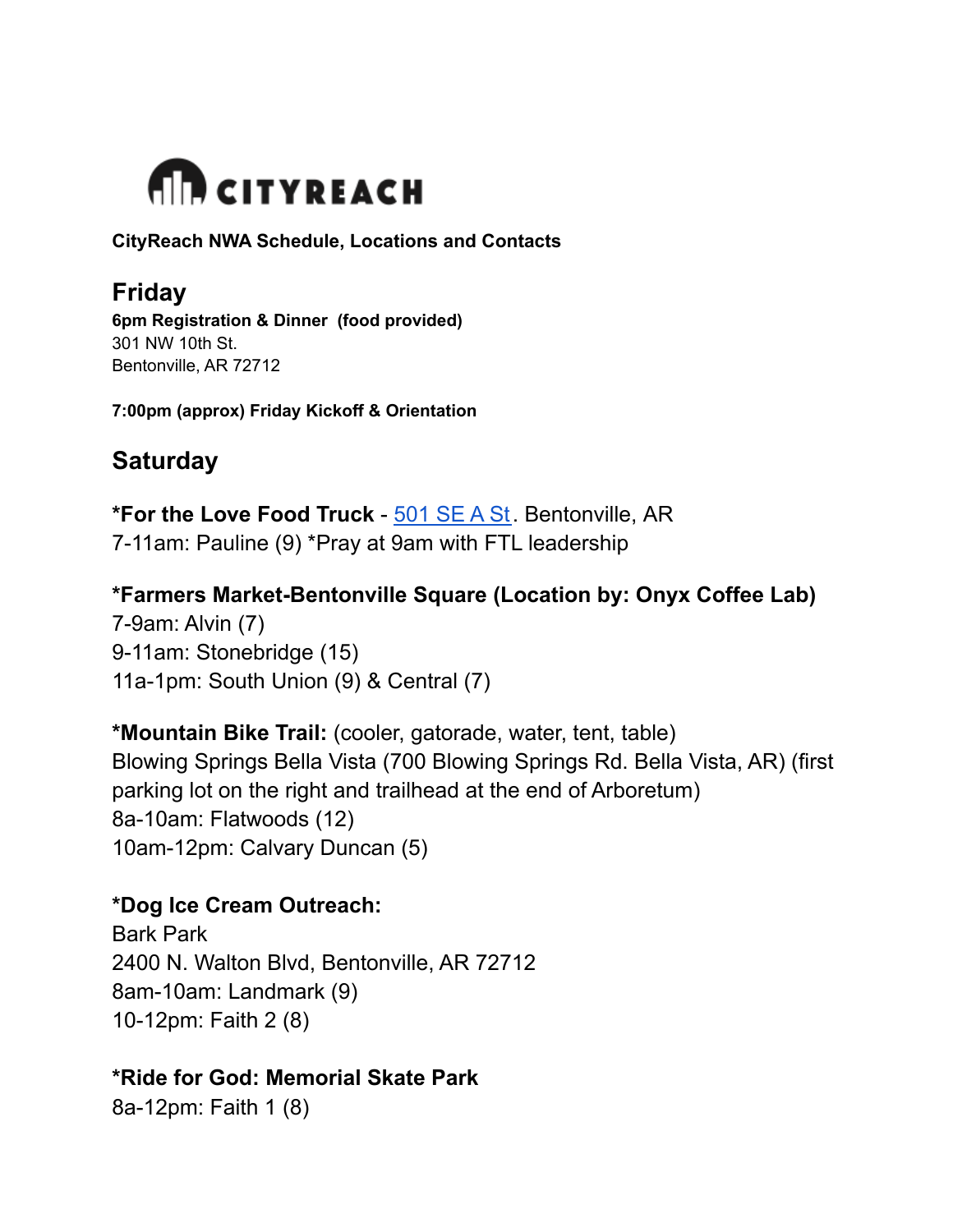**Prayer Walk:** \*Churches pray together when they're not scheduled

Locations to Pray \*Malco Rogers Parking Lot \*Bentonville Square Area \*For the Love \*Mountain Bike Trails

Prayer list \*Aaron Johnson Family \*Russell Knight Family \*Ed Byrnes Family \*Launch Team/Families \*Malco Movie Theater Location \*Permanent Story Church Location \*People from around the world moving to NWA \*City of Bentonville \*City Leaders \*New Jesus Followers \*More God Stories of Life Change \*Other Bentonville Churches & Partners \*For the Love

**Noon -- Lunch on your own**

**Night out on your own (groups provide their own dinners)**

## **Sunday**

**10:30am Worship in the Park** Memorial Park 401 NE Martin Luther King Jr., Bentonville, AR

#### **NOON Lunch at the Park**

**3-8pm Good News & Good Deeds**

**Block Party and Ice Cream Truck (Sunday)**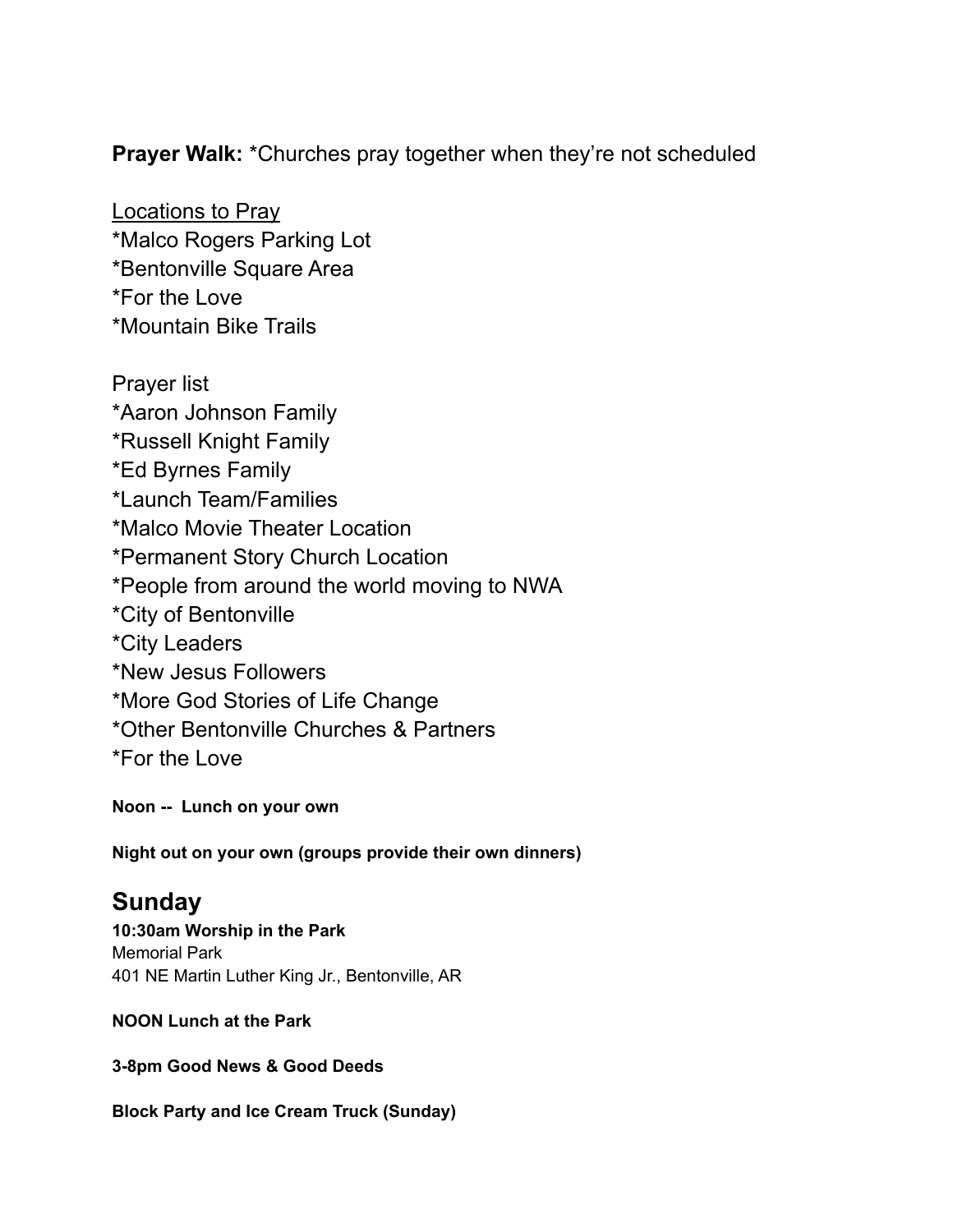4409 SW [Plumley](https://www.google.com/maps/place/4400+SW+Plumley+Ave,+Bentonville,+AR+72713/@36.3398292,-94.2642507,17z/data=!3m1!4b1!4m5!3m4!1s0x87c90f97cfa54339:0xe0e75bb7f28ddd12!8m2!3d36.3398292!4d-94.262062) Bentonville AR 72713

#### **Mountain Bike Location** Coler Mountain Bike Preserve South NW 3rd St. Bentonville, AR

Group Pick-Up Location and Evening Celebration: Park Springs 301 NW [10th](https://www.google.com/maps/place/301+NW+10th+St,+Bentonville,+AR+72712/@36.3837504,-94.2136012,17z/data=!3m1!4b1!4m5!3m4!1s0x87c91a9535d54b7d:0x9f88de2fe686c3e1!8m2!3d36.3837504!4d-94.2114125) St. [Bentonville,](https://www.google.com/maps/place/301+NW+10th+St,+Bentonville,+AR+72712/@36.3837504,-94.2136012,17z/data=!3m1!4b1!4m5!3m4!1s0x87c91a9535d54b7d:0x9f88de2fe686c3e1!8m2!3d36.3837504!4d-94.2114125) AR 72712

## **Monday-Tuesday**

**10am Celebration** Park Springs 301 NW [10th](https://www.google.com/maps/place/301+NW+10th+St,+Bentonville,+AR+72712/@36.3837504,-94.2136012,17z/data=!3m1!4b1!4m5!3m4!1s0x87c91a9535d54b7d:0x9f88de2fe686c3e1!8m2!3d36.3837504!4d-94.2114125) St. [Bentonville,](https://www.google.com/maps/place/301+NW+10th+St,+Bentonville,+AR+72712/@36.3837504,-94.2136012,17z/data=!3m1!4b1!4m5!3m4!1s0x87c91a9535d54b7d:0x9f88de2fe686c3e1!8m2!3d36.3837504!4d-94.2114125) AR 72712

#### **Noon Lunch (on your own)**

#### **2-8pm Good News & Good Deeds**

*Ministry Locations* **Car Wash #1** Harps North Bentonville 1209 N [Walton](https://www.google.com/maps/place/Harps+Food+Stores/@36.3869344,-94.2246775,17z/data=!3m1!4b1!4m5!3m4!1s0x87c91a99e744965d:0x662d34589128fc80!8m2!3d36.3868816!4d-94.222172) Blvd Bentonville AR 72712

#### **Car Wash #2**

Allen's Food Market 60 Sugar Creek [Center](https://www.google.com/maps/place/Allen) Bella Vista AR 72714

#### **Block Party and Ice Cream Truck (Monday)**

Metfield Skills Park Corner of [Commonwealth](https://www.google.com/maps/place/Metfield+Skills+Park/@36.4556447,-94.1993023,17z/data=!4m12!1m6!3m5!1s0x87c91c86a5d32153:0xb0f56255d695f527!2sMetfield+Skills+Park!8m2!3d36.4556447!4d-94.1971136!3m4!1s0x87c91c86a5d32153:0xb0f56255d695f527!8m2!3d36.4556447!4d-94.1971136) and Hilltop Bella Vista AR 72714

**Mountain Bike Location (Monday)** Compton Gardens 308 N. Main St. Bentonville

#### **Block Partyand Ice Cream Truck (Tuesday)** 500 [Sienna](https://www.google.com/maps/place/500+Sienna+Dr,+Centerton,+AR+72719/@36.3637093,-94.2815619,17z/data=!3m1!4b1!4m5!3m4!1s0x87c90581337cdc0f:0xd1ccb278b2d58404!8m2!3d36.3637093!4d-94.2793732) Dr Centerton AR 72719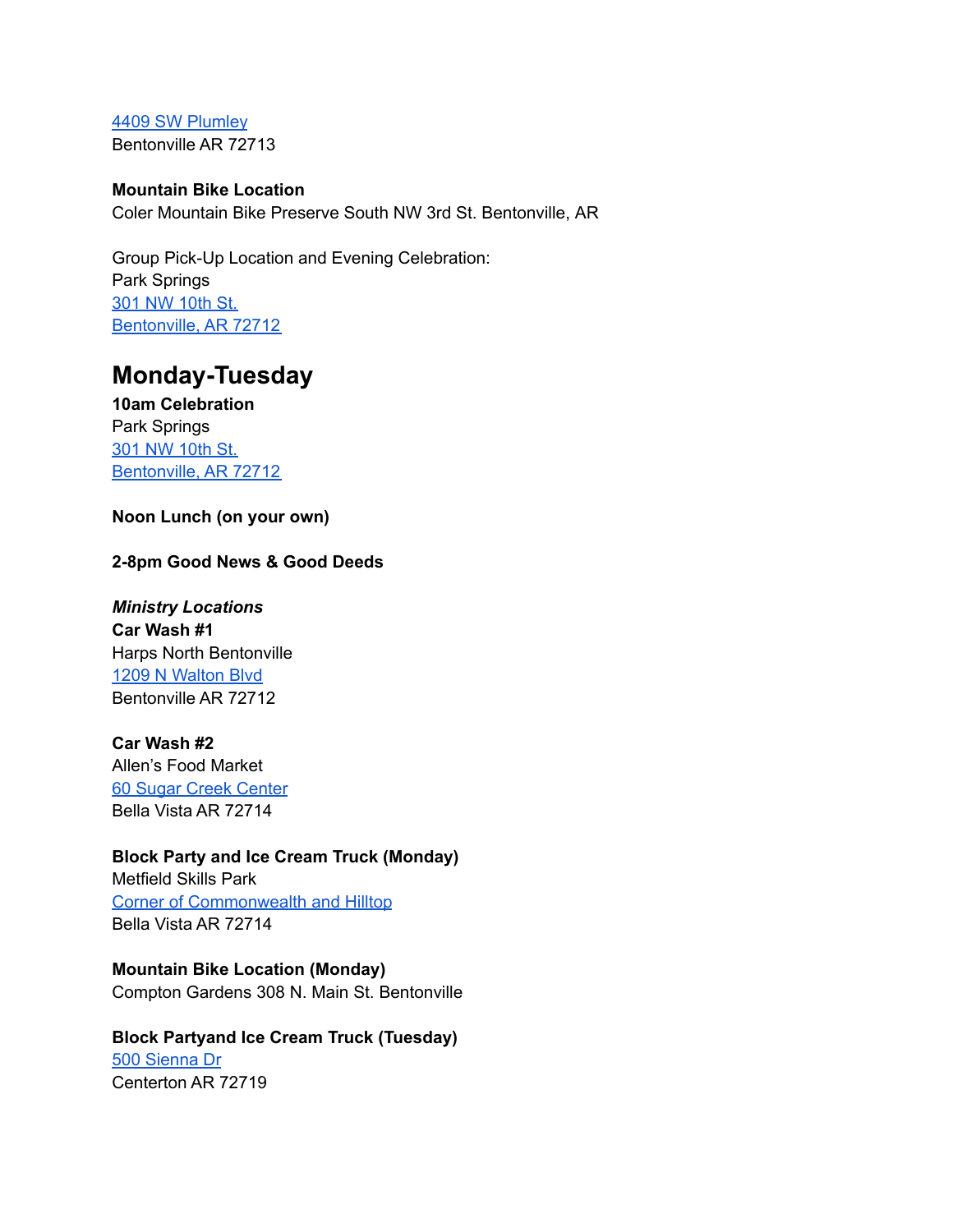#### **Mountain Bike Location (Tuesday)**

North Bentonville Trail 3000 NW A St. Bentonville, AR

Pick-Up Location and Evening Celebration: Park Springs 301 NW [10th](https://www.google.com/maps/place/301+NW+10th+St,+Bentonville,+AR+72712/@36.3837504,-94.2136012,17z/data=!3m1!4b1!4m5!3m4!1s0x87c91a9535d54b7d:0x9f88de2fe686c3e1!8m2!3d36.3837504!4d-94.2114125) St. Bentonville, AR 72712

Ministry Track Rotations

|                        | Sunday                              | <b>Monday</b>                                  | <b>Tuesday</b>                             |
|------------------------|-------------------------------------|------------------------------------------------|--------------------------------------------|
| <b>Block Party</b>     | Alvin (7), South<br>Union (9)       | Pauline (9),<br>Landmark (9)                   | Flatwoods (12),<br>Faith (8)               |
| <b>Car Wash</b>        | Flatwoods (12),<br>Stonebridge (15) | Central (9),<br>Stonebridge (15),<br>Alvin (7) | Pauline (9),<br>Landmark (9),<br>Faith (9) |
| <b>Ice Cream Truck</b> | Landmark (9)                        | <b>Calvary Duncan</b><br>(5)                   | South Union (9)                            |
| Everyday Acts          | Pauline (9)                         | Faith (9)                                      | Stonebridge (15)                           |
| <b>Mountain Bike</b>   | Central (7)                         | Flatwoods (12)                                 | <b>Calvary Duncan</b><br>(5)               |
| <b>Ride for God</b>    | <b>Calvary Duncan</b><br>(5)        | Faith (8)                                      | Central (7)                                |
| <b>Special Ops</b>     | <b>Faith (16)</b>                   | South Union (9)                                | Alvin (7)                                  |

## **Wednesday**

#### **9:30am Celebration & Send Off** Solid Rock Baptist Church

3501 W [Rainbow](https://www.google.com/maps/place/Solid+Rock+Baptist+Church/@36.328408,-94.2522088,15z/data=!4m2!3m1!1s0x0:0xc2e50d10f9a49766?sa=X&ved=2ahUKEwity7Xtmt7xAhVUAZ0JHQ6KCiEQ_BIwD3oECEAQBQ) Farm Rd Bentonville AR 72713

### **Alternate Location:**

Park Springs 301 NW [10th](https://www.google.com/maps/place/301+NW+10th+St,+Bentonville,+AR+72712/@36.3837504,-94.2136012,17z/data=!3m1!4b1!4m5!3m4!1s0x87c91a9535d54b7d:0x9f88de2fe686c3e1!8m2!3d36.3837504!4d-94.2114125) St. [Bentonville,](https://www.google.com/maps/place/301+NW+10th+St,+Bentonville,+AR+72712/@36.3837504,-94.2136012,17z/data=!3m1!4b1!4m5!3m4!1s0x87c91a9535d54b7d:0x9f88de2fe686c3e1!8m2!3d36.3837504!4d-94.2114125) AR 72712

### **11am Groups depart ::**

### *CR Contacts*

| Ryan Copico      | 870.820.2552 | <b>Location Leader</b>   |
|------------------|--------------|--------------------------|
| Chris Bocklage   | 937.707.9653 | <b>CR President</b>      |
| Jonathan Johnson | 501.249.0818 | <b>CR Vice President</b> |
| Tony Harp        | 903.238.7130 | <b>CR Board</b>          |
| Jim Lane         | 479.667.8412 | <b>CR Treasurer</b>      |
| Jon Lowe         | 317.531.0984 | <b>CR Board</b>          |